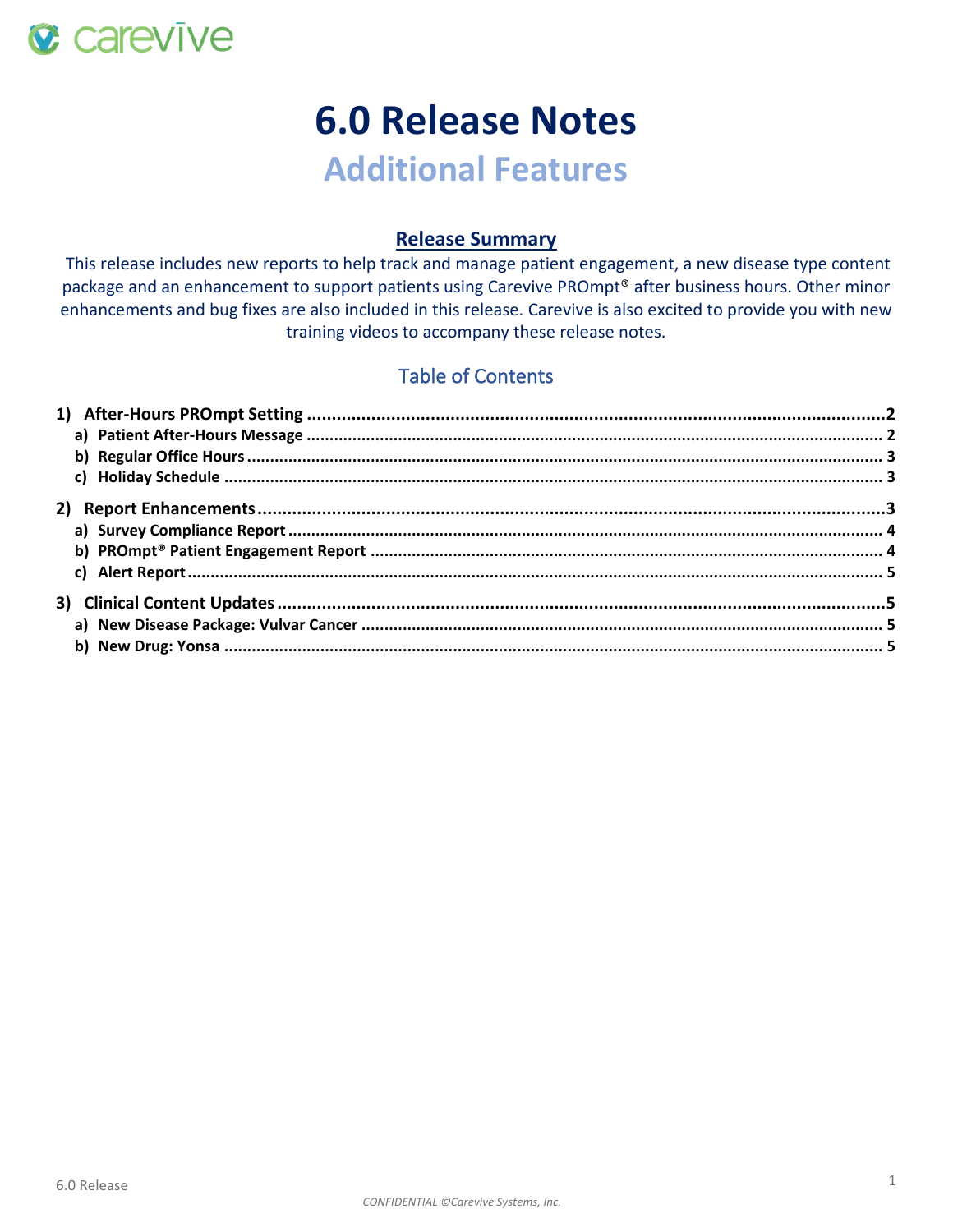

## <span id="page-1-0"></span>1) After-Hours PROmpt Setting

In response to user feedback about how to handle patients taking surveys from home potentially after business hours, this release includes a new **Operating Hours** setting. This Setting offers the ability to define the **working hours** versus **non-working hours** for your location and to configure the message which displays to the patient in Carevive PROmpt<sup>®</sup> if they are opening a survey during your non-working hours.

## <span id="page-1-1"></span>a) Patient After-Hours Message

To access the settings for your facility's **After Hours,** simply click on the **Settings** tab at the top of the page. Under **General** settings, open **Operating Hours**

| ◉                     |                      |                | 鬧           | હ્યુ            | கி           | 医                 |  |
|-----------------------|----------------------|----------------|-------------|-----------------|--------------|-------------------|--|
| <b>Patient Search</b> | <b>Notifications</b> | <b>Reports</b> | <b>Data</b> | <b>Settings</b> | <b>Users</b> | <b>Monitoring</b> |  |

| <b>Facility Settings</b>                         |                                                                         |  |  |  |  |  |  |  |
|--------------------------------------------------|-------------------------------------------------------------------------|--|--|--|--|--|--|--|
| <b>C</b> GENERAL                                 | <b>GENERAL</b><br>LOCATION: -- Facility Level--<br>$\blacktriangledown$ |  |  |  |  |  |  |  |
| <b>ALERTS</b><br><b>Q</b> RESOURCE CUSTOMIZATION | $\vee$ Facility                                                         |  |  |  |  |  |  |  |
| <b>E</b> CARE TEAM DIRECTORY                     | $\vee$ Survey                                                           |  |  |  |  |  |  |  |
| $\rightleftharpoons$ INTEGRATION                 | $\vee$ Care Plan                                                        |  |  |  |  |  |  |  |
| SCOMPENDIUM VIEWER                               | $\vee$ PROmpt™                                                          |  |  |  |  |  |  |  |
|                                                  | <b>Operating Hours</b><br>$\tilde{\phantom{a}}$                         |  |  |  |  |  |  |  |
|                                                  |                                                                         |  |  |  |  |  |  |  |

From here, you can use the **Default Office Hours Message** or create a localized one. The message can be localized by **Location.**

|  | Use default office hours message                                                                                                                                         |
|--|--------------------------------------------------------------------------------------------------------------------------------------------------------------------------|
|  | <b>Office Closed Warning</b>                                                                                                                                             |
|  | The office may be closed right now. Surveys that are submitted now may not be reviewed until the next business day. If this is a medical emergency call 911 immediately. |

This message will appear in Carevive PROmpt® if a patient attempts to take a survey outside of your defined business hours.

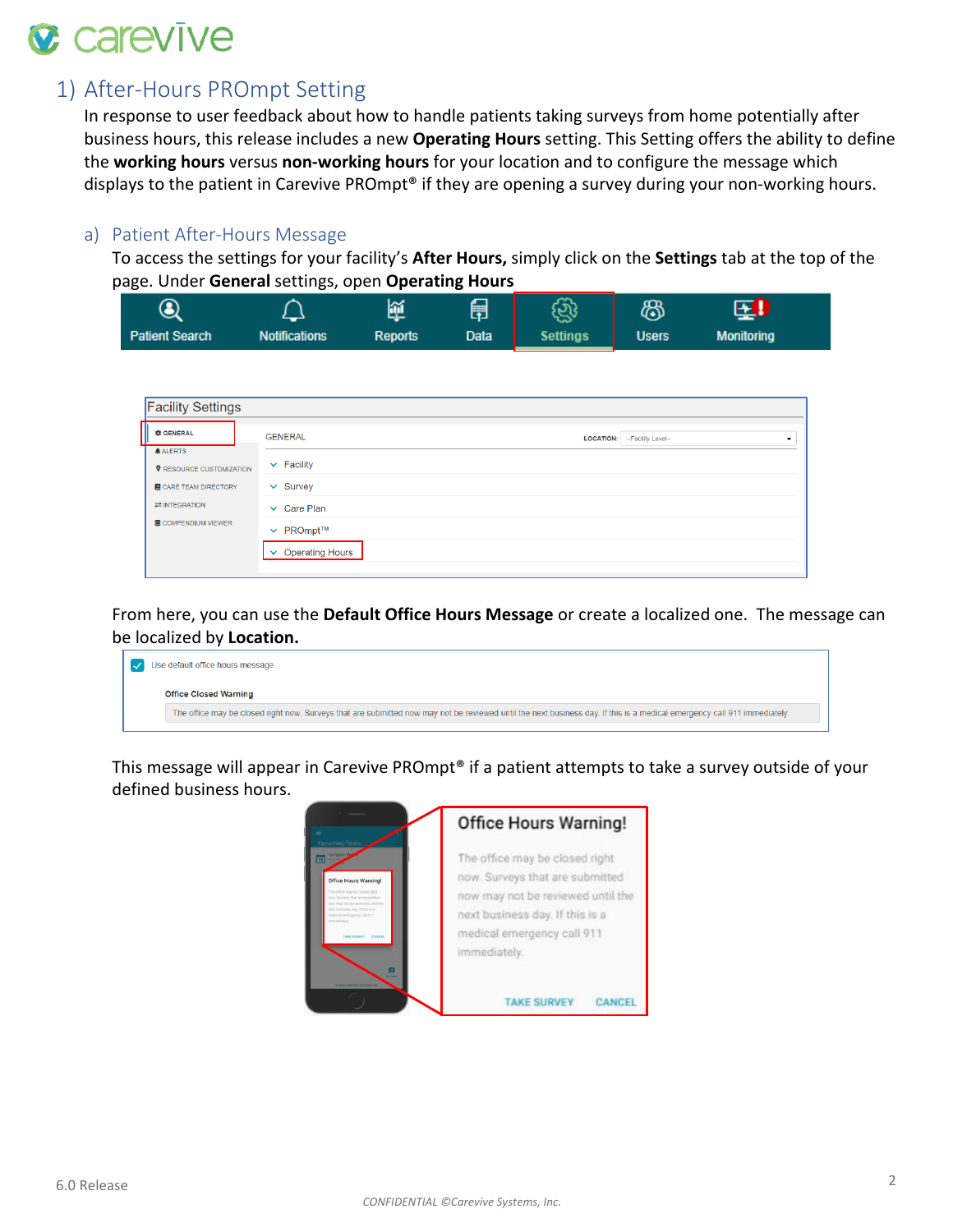

#### <span id="page-2-0"></span>b) Regular Office Hours

The next section under **Operating Hours**, allows you to define the regular **Office Hours** for a location. This controls when the **After-Hours Message** will appear for patients.

|                 | Open              | Close                                         |                                                           |
|-----------------|-------------------|-----------------------------------------------|-----------------------------------------------------------|
| <b>Monday</b>   | 8:00 am           | 6:30 pm<br>▼                                  | Office closed<br>▼                                        |
| <b>Tuesday</b>  | 8:00 am           | 6:30 pm<br>▼                                  | Office closed<br>▼                                        |
| Wednesday       | $1:00$ pm         | 5:00 pm<br>▼                                  | Office closed<br>$\overline{\phantom{a}}$                 |
| <b>Thursday</b> | 8:00 am           | 6:30 pm<br>▼                                  | Office closed<br>▼                                        |
| Friday          | 8:00 am           | 5:00 pm<br>$\overline{\phantom{a}}$           | Office closed<br>▼                                        |
| Saturday        | --Please Select-- | --Please Select--<br>▼                        | Office closed<br>$\boldsymbol{v}$<br>$\blacktriangledown$ |
| <b>Sunday</b>   | --Please Select-- | --Please Select--<br>$\overline{\phantom{a}}$ | Office closed<br>$\checkmark$<br>$\overline{\phantom{a}}$ |

## <span id="page-2-1"></span>c) Holiday Schedule

Lastly, you can also choose your location's **Holiday Schedule.** This allows the system to trigger the **After-Hours Message** to your patients if they complete a survey over a **Holiday** (even if it would otherwise be a normal business day).

| ,,                                                                                                                   |                                                                                                                                                                           |               |
|----------------------------------------------------------------------------------------------------------------------|---------------------------------------------------------------------------------------------------------------------------------------------------------------------------|---------------|
| <b>Enable Holiday Schedule</b>                                                                                       |                                                                                                                                                                           |               |
| New Year                                                                                                             | January 1st*                                                                                                                                                              | Office closed |
| <b>Martin Luther King Day</b>                                                                                        | Third Monday in January                                                                                                                                                   | Office closed |
| <b>President's Day</b>                                                                                               | Third Monday in February                                                                                                                                                  | Office closed |
| <b>Memorial Day</b>                                                                                                  | Last Monday in May                                                                                                                                                        | Office closed |
| <b>Independence Day</b>                                                                                              | July 4th*                                                                                                                                                                 | Office closed |
| <b>Labor Day</b>                                                                                                     | First Monday in September                                                                                                                                                 | Office closed |
| <b>Columbus Day</b>                                                                                                  | Second Monday in October                                                                                                                                                  | Office closed |
| Veteran's Day                                                                                                        | November 11th*                                                                                                                                                            | Office closed |
| <b>Thanksgiving</b>                                                                                                  | Fourth Thursday in November                                                                                                                                               | Office closed |
| <b>Christmas</b>                                                                                                     | December 25th*                                                                                                                                                            | Office closed |
| holiday usually is observed on Monday (if the holiday falls on Sunday) or Friday (if the holiday falls on Saturday). | *Please note that most Federal employees work on a Monday through Friday schedule. For these employees, when a holiday falls on a nonworkday -- Saturday or Sunday -- the |               |

## <span id="page-2-2"></span>2) Report Enhancements

One of the pillars of Carevive's value proposition is the ePROs collected via surveys. Unfortunately, if your patients are not actively taking the surveys you assign, they will not be able to take full advantage of what Carevive offers. To this end, Carevive has developed a brand-new section under the **Reports** feature that gives you the ability to track patient engagement and ePRO survey completions**.** 

| <b>CV Cancer Center</b> |                       |                      | pin            | 目           | ಟ               | ርወ           |                   |  |
|-------------------------|-----------------------|----------------------|----------------|-------------|-----------------|--------------|-------------------|--|
|                         | <b>Patient Search</b> | <b>Notifications</b> | <b>Reports</b> | <b>Data</b> | <b>Settings</b> | <b>Users</b> | <b>Monitoring</b> |  |

From the **reports** tab, you will see the new **Patient Monitoring** section, from the left-hand menu.

| Reports                   |
|---------------------------|
| CARE PLAN DELIVERY        |
| <b>EPROS</b>              |
| <b>PATIENT MONITORING</b> |
|                           |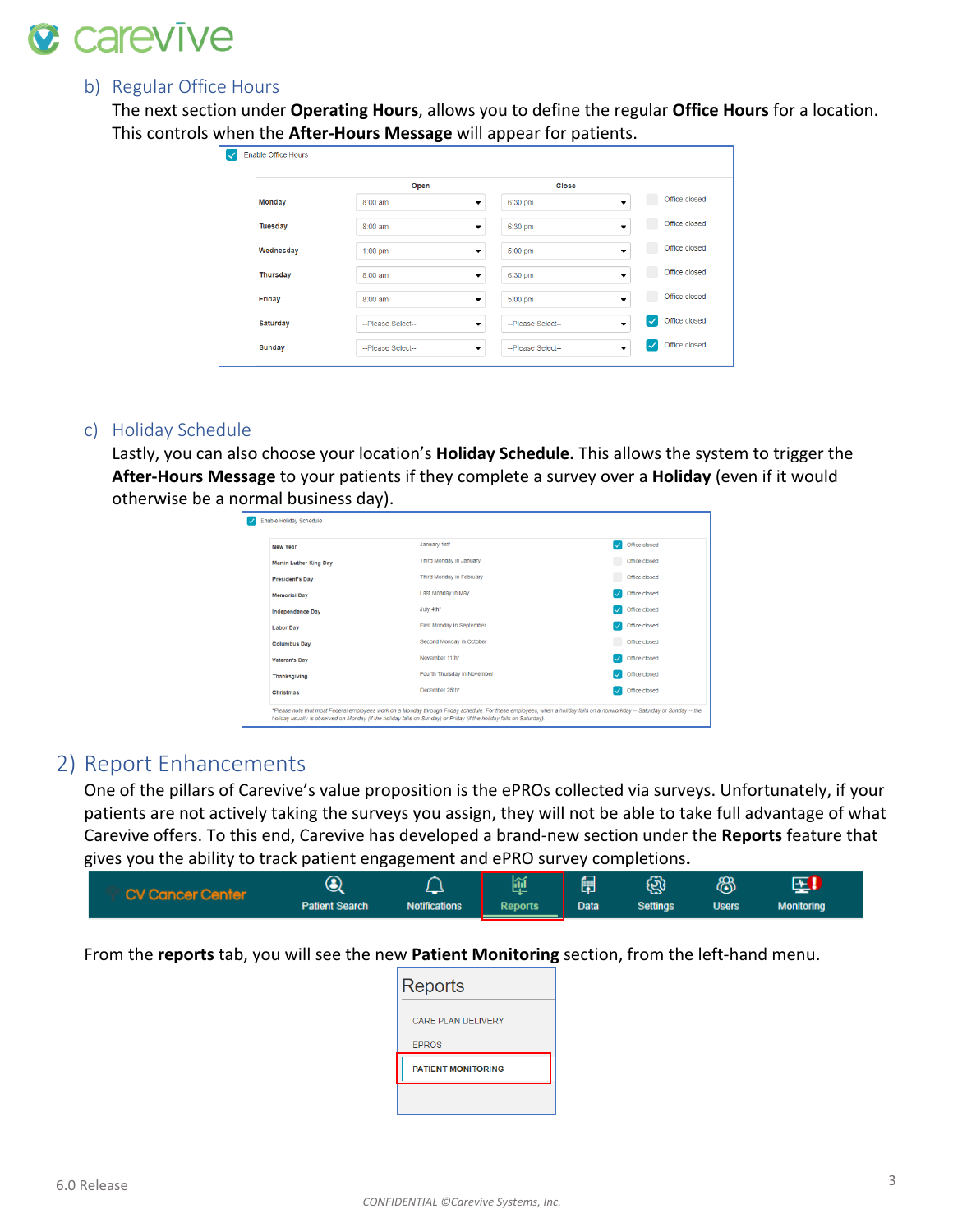

## <span id="page-3-0"></span>a) Survey Compliance Report

Under **Patient Monitoring,** select the **ePRO Survey Compliance**, from the **Report Type** dropdown**.** 

| Reports                                   |                                                                                                        |   |            |                      |
|-------------------------------------------|--------------------------------------------------------------------------------------------------------|---|------------|----------------------|
| <b>CARE PLAN DELIVERY</b><br><b>EPROS</b> | <b>Report Type</b><br>ePRO Survey Compliance                                                           |   |            | ▼                    |
| <b>PATIENT MONITORING</b>                 | *Start Date                                                                                            |   | *End Date  |                      |
|                                           | 08/01/2020                                                                                             | 曲 | 08/20/2020 | 曲                    |
|                                           | <b>Summary only</b><br>Select Patient Identifier(s) to include:<br>Select all<br>Medical Record Number |   |            |                      |
|                                           |                                                                                                        |   |            | <b>Greate Report</b> |

The **ePRO Survey Compliance** report's **Summary Tab** contains metrics broken down by **PROmpt® enrollment status** and **Cancer Type**. It includes **Survey Compliance Rates** (how many surveys patients are completing out of how many they have been assigned), **Average Completion Rate** (how many questions within each survey patients are answering) and **Average time to complete** (time from survey assignment date to actual survey completion date). The **details tab,** gives you additional individual survey information, including things like how many reminders were sent to the patient and how long they took to complete the survey.

## <span id="page-3-1"></span>b) PROmpt® Patient Engagement Report

Under the **Patient Monitoring** section, you will also see the new **Patient Engagement Report.** 

| <b>CARE PLAN DELIVERY</b> | <b>Report Type</b>                       |   |            |   |
|---------------------------|------------------------------------------|---|------------|---|
| <b>EPROS</b>              | <b>Patient Engagement Report</b>         |   |            |   |
| <b>PATIENT MONITORING</b> | *Start Date                              |   | *End Date  |   |
|                           | 08/01/2020                               | 曲 | 08/20/2020 | 苗 |
|                           | Summary only                             |   |            |   |
|                           | Select Patient Identifier(s) to include: |   |            |   |
|                           | Select all                               |   |            |   |
|                           | Medical Record Number                    |   |            |   |

This report is specific for patients who have been invited to enroll in Carevive PROmpt® and will provide additional insightful information to help you understand the **engagement** level of your patients with Carevive PROmpt®. The **Summary Tab** includes metrics, broken down by **Cancer Type**, such as **PROmpt Enrollment status, Average Number of Completed Surveys,** and **Compliance** and **Completion Rates**. Simply follow the same steps as above except select the **Patient Engagement Report from the drop down.** The **details tab** gives you patient specific information.